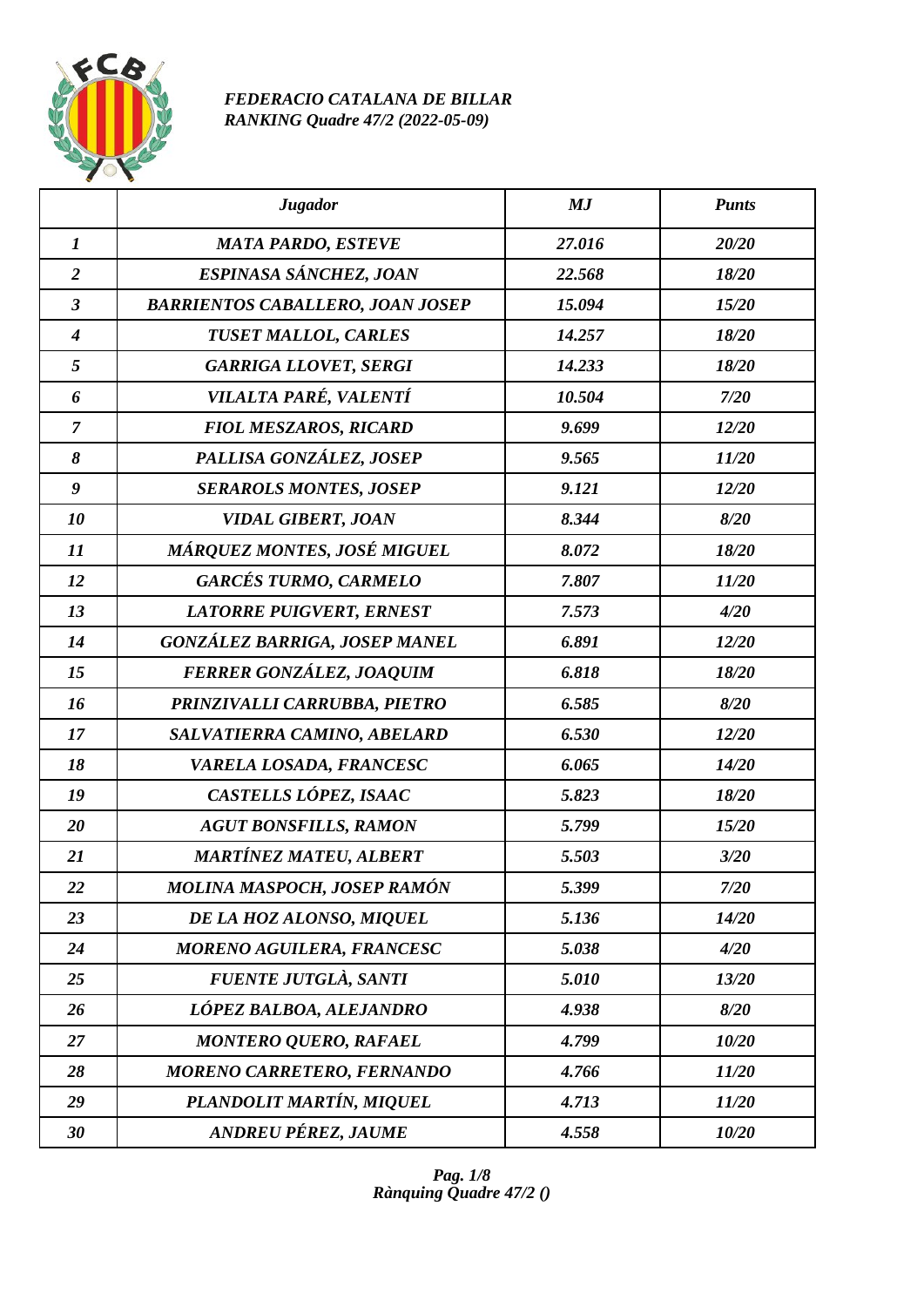

|    | <b>Jugador</b>                  | MJ    | <b>Punts</b> |
|----|---------------------------------|-------|--------------|
| 31 | <b>MAURI JOAN, SALVADOR</b>     | 4.549 | 13/20        |
| 32 | CARMONA MARTÍN, ENRIQUE         | 4.543 | 14/20        |
| 33 | CASADÓ ROCA, ALEX               | 4.509 | 12/20        |
| 34 | FERRÉ GUALLAR, JAUME            | 4.258 | 16/20        |
| 35 | <b>DIEZ AYZA, XAVIER</b>        | 4.249 | 16/20        |
| 36 | <b>JIMÉNEZ ESPINOSA, JOAN</b>   | 4.162 | 10/20        |
| 37 | TORO CORRALES, GERMÁN           | 4.154 | 11/20        |
| 38 | <b>CUSINÉ BARBER, MANUEL</b>    | 4.132 | 14/20        |
| 39 | SÁNCHEZ TORRALBA, EUGENIO       | 4.064 | 14/20        |
| 40 | CADILLAC JODAR, JORDI           | 4.000 | 12/20        |
| 41 | PÉREZ BLANCH, ROMÀ              | 3.994 | 16/20        |
| 42 | CARDET CALDERÓ, ISIDOR          | 3.969 | 6/20         |
| 43 | LLUMA VERGARA, PERE             | 3.911 | 6/20         |
| 44 | <b>MALLOL RUIZ, BONAVENTURA</b> | 3.879 | 8/20         |
| 45 | <b>MARTÍN LIMA, MELCHOR</b>     | 3.811 | 12/20        |
| 46 | <b>NOGUÉS BLANCO, DAVID</b>     | 3.797 | 6/20         |
| 47 | GONZÁLEZ CASTILLO, MANUEL       | 3.796 | 10/20        |
| 48 | PÉREZ LÓPEZ, JOSEP ANT.         | 3.792 | 12/20        |
| 49 | MESAS PARDO, JOSÉ MARÍA         | 3.665 | 10/20        |
| 50 | SÁNCHEZ BARRERA, JORGE A.       | 3.647 | 10/20        |
| 51 | PÉREZ VIÑA, MANUEL              | 3.605 | 10/20        |
| 52 | TORRES EZEQUIEL, JAUME MANEL    | 3.597 | 8/20         |
| 53 | <b>HUGUET PASCUAL, JORDI</b>    | 3.547 | 12/20        |
| 54 | PEÑA MARTÍNEZ, FRANCISCO        | 3.520 | 8/20         |
| 55 | MONTASELL NADAL, JOAQUIM        | 3.471 | 12/20        |
| 56 | <b>BLADÉ RECHA, ANTONI</b>      | 3.466 | 10/20        |
| 57 | <b>SACREST ROCA, CARLES</b>     | 3.464 | 12/20        |
| 58 | SÁNCHEZ BARRERA, MIGUEL         | 3.405 | 12/20        |
| 59 | <b>BLANCH GIMENO, JOAQUIM</b>   | 3.395 | 12/20        |
| 60 | HERRERA RUIZ, JESÚS             | 3.376 | 5/20         |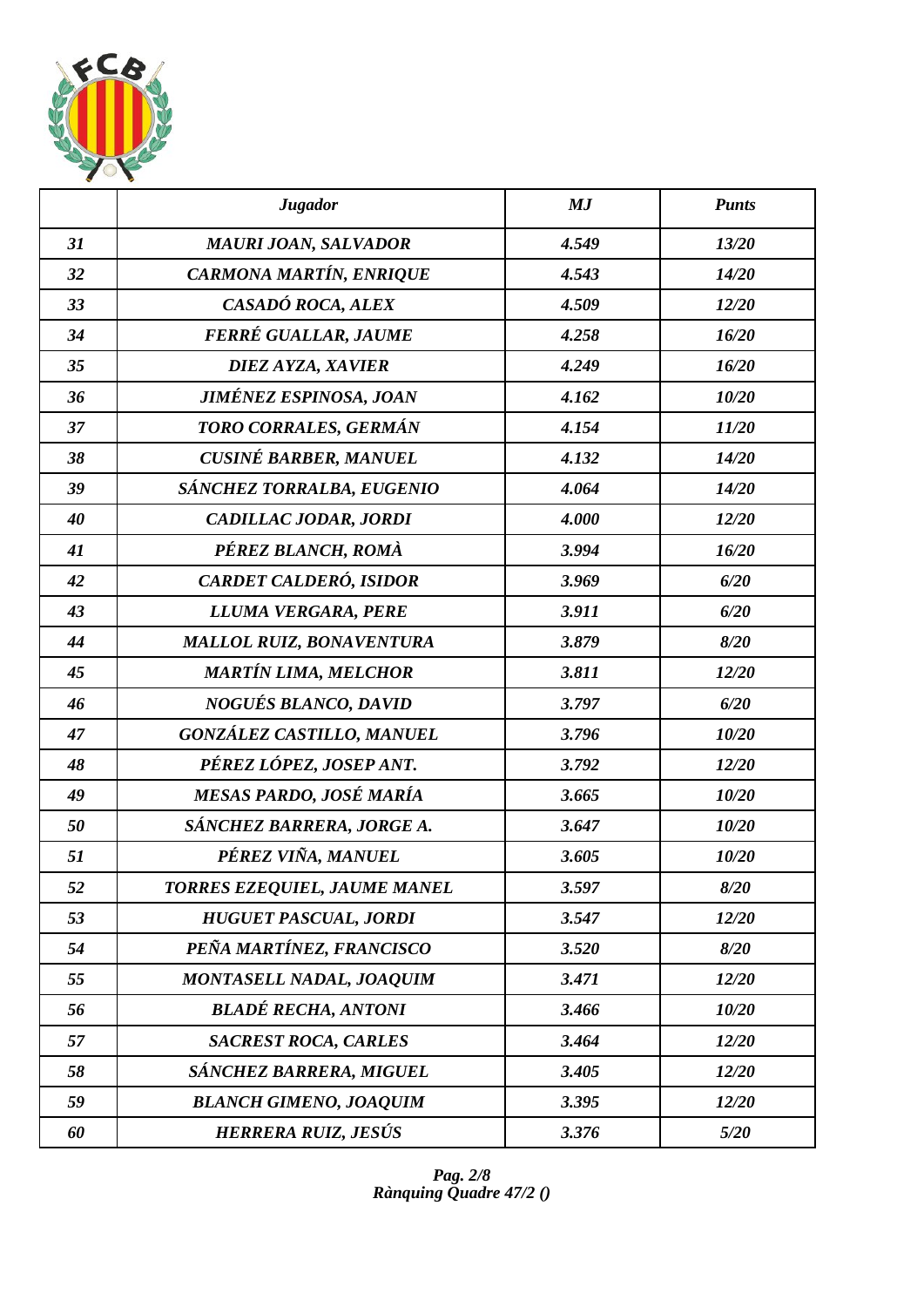

|    | <b>Jugador</b>                       | MJ    | <b>Punts</b> |
|----|--------------------------------------|-------|--------------|
| 61 | FERNÁNDEZ VELASCO, ENRIC             | 3.205 | 9/20         |
| 62 | <b>VIERA PACHE, VALENTÍ</b>          | 3.198 | 8/20         |
| 63 | <b>MONTERO LARA, MIGUEL</b>          | 3.166 | 2/20         |
| 64 | ROBLEDO GONZÁLEZ, ISIDRE             | 3.159 | 6/20         |
| 65 | <b>GUERRA PRIETO, FCO.JAVIER</b>     | 3.146 | 8/20         |
| 66 | VILA PALAU, JAUME                    | 3.119 | 2/20         |
| 67 | <b>ABIZANDA SOLER, IGNACIO</b>       | 3.091 | 14/20        |
| 68 | <b>BASTIDA PARAREDA, JOSEP ANT.</b>  | 3.042 | 9/20         |
| 69 | SENDRA GABARRÓ, ANTONI               | 3.000 | 10/20        |
| 70 | CANDEAL DOMINGUEZ, MANUEL            | 2.980 | 6/20         |
| 71 | PRATS QUIÑONES, JOSEP M <sup>a</sup> | 2.957 | 12/20        |
| 72 | <b>BERENGUERAS COSTA, F. XAVIER</b>  | 2.935 | 10/20        |
| 73 | ORTA BERNARDINO, MANEL               | 2.855 | 11/20        |
| 74 | <b>MORELL TORRES, JOSEP Ma</b>       | 2.845 | 8/20         |
| 75 | SALAZAR HERNÁNDEZ, RAFAEL            | 2.837 | 6/20         |
| 76 | <b>BONET CARMONA, SEBASTIÀ</b>       | 2.711 | 11/20        |
| 77 | PASTOR BALAGUÉ, JORDI                | 2.693 | 7/20         |
| 78 | <b>BOIX GALVEZ, DANIEL</b>           | 2.640 | 6/20         |
| 79 | <b>SARRATE POCH, PERE</b>            | 2.624 | 6/20         |
| 80 | <b>RAMIREZ MATEOS, EDUARD</b>        | 2.599 | 15/20        |
| 81 | CLAPÉS MIRÓ, JORDI                   | 2.587 | 5/20         |
| 82 | ORTEGA DIAZ, ALBERTO                 | 2.555 | 8/20         |
| 83 | <b>RAMOS RUIZ, JOSEP</b>             | 2.533 | 7/20         |
| 84 | SOGUÉS BELTRÁN, CARLOS               | 2.523 | 8/20         |
| 85 | <b>INGLADA ROCA, ESTEVE</b>          | 2.500 | 8/20         |
| 86 | COCA BENAIGES, ANTONI                | 2.479 | 8/20         |
| 87 | <b>GARCÍA ESPIGARES, FRANCISCO</b>   | 2.479 | 10/20        |
| 88 | <b>BONET PASCUAL, CÉSAR</b>          | 2.475 | 12/20        |
| 89 | FERNÁNDEZ BARRAGAN, JORGE            | 2.472 | 13/20        |
| 90 | HERNÁNDEZ HERNÁNDEZ, FRANCESC        | 2.393 | 8/20         |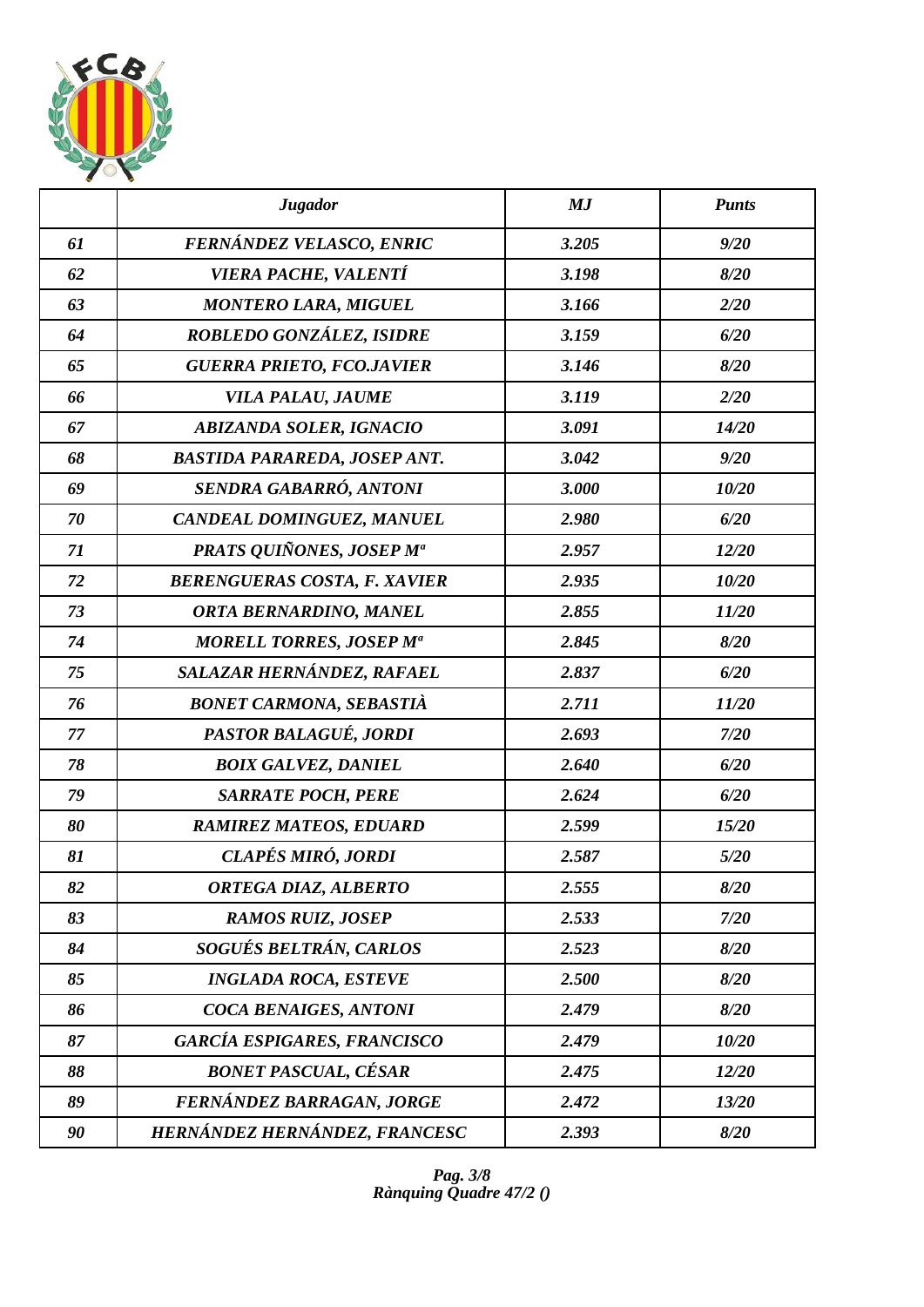

|            | <b>Jugador</b>                  | MJ    | <b>Punts</b> |
|------------|---------------------------------|-------|--------------|
| 91         | <b>MONTES GALLARDO, ANTONIO</b> | 2.376 | 12/20        |
| 92         | SAQUES GRANACHE, JOAN           | 2.365 | 15/20        |
| 93         | <b>BADIA BOSQUE, LLORENÇ</b>    | 2.318 | 8/20         |
| 94         | GUTIÉRREZ GARCÍA, JESÚS         | 2.311 | 16/20        |
| 95         | <b>BAS PASTOR, ENRIC</b>        | 2.301 | 12/20        |
| 96         | SÁNCHEZ GIL, ALFONSO            | 2.289 | 10/20        |
| 97         | <b>MARTÍ TALAVERA, SALVADOR</b> | 2.255 | 14/20        |
| 98         | <b>MORCILLO MARIN, JUAN</b>     | 2.254 | 9/20         |
| 99         | CARALT VILA, MIQUEL             | 2.254 | 12/20        |
| 100        | <b>NORIA SILVESTRE, JOAQUIM</b> | 2.248 | 8/20         |
| 101        | JUÁREZ ROLDÁN, JOSÉ             | 2.217 | 14/20        |
| 102        | <b>OLLER SOLER, GABRIEL</b>     | 2.210 | 12/20        |
| 103        | <b>BECERRA GÓMEZ, CIPRIANO</b>  | 2.208 | 9/20         |
| 104        | <b>GARCÍA ZALDIVAR, RICARDO</b> | 2.165 | 12/20        |
| 105        | YÁÑEZ ACUÑA, ENRIQUE            | 2.165 | 8/20         |
| 106        | ORTA LÓPEZ, LUIS                | 2.146 | 12/20        |
| 107        | ACOSTA CANO, JOSÉ CRUZ          | 2.135 | 11/20        |
| 108        | <b>GRIS PERALBA, TONI</b>       | 2.113 | 14/20        |
| 109        | ROSSELLÓ RODRIGUEZ, JAUME       | 2.106 | 4/20         |
| <b>110</b> | <b>RUIZ RODRÍGUEZ, ALFONS</b>   | 2.105 | 8/20         |
| 111        | <b>JIMÉNEZ BOTIAS, MAX</b>      | 2.100 | 8/20         |
| 112        | PERTIÑEZ CAMPOS, MANUEL         | 2.057 | 10/20        |
| 113        | <b>MARTÍN TOVAR, FRANCISCO</b>  | 2.042 | 8/20         |
| 114        | GÁLVEZ JURADO, FRANCISCO        | 2.024 | 13/20        |
| 115        | <b>GONZÁLEZ SERRANO, ANTONI</b> | 2.003 | 8/20         |
| <i>116</i> | LÓPEZ PEÑARETE, JULIAN ALBERTO  | 1.949 | 10/20        |
| 117        | POLO CAMARASA, JOSEP Mª         | 1.909 | 13/20        |
| 118        | SALA CAMPS, RAMÓN               | 1.892 | 12/20        |
| 119        | <b>GIL PÉREZ, ALBERT</b>        | 1.879 | 14/20        |
| 120        | UTRILLA SUÁREZ, JUAN            | 1.878 | 11/20        |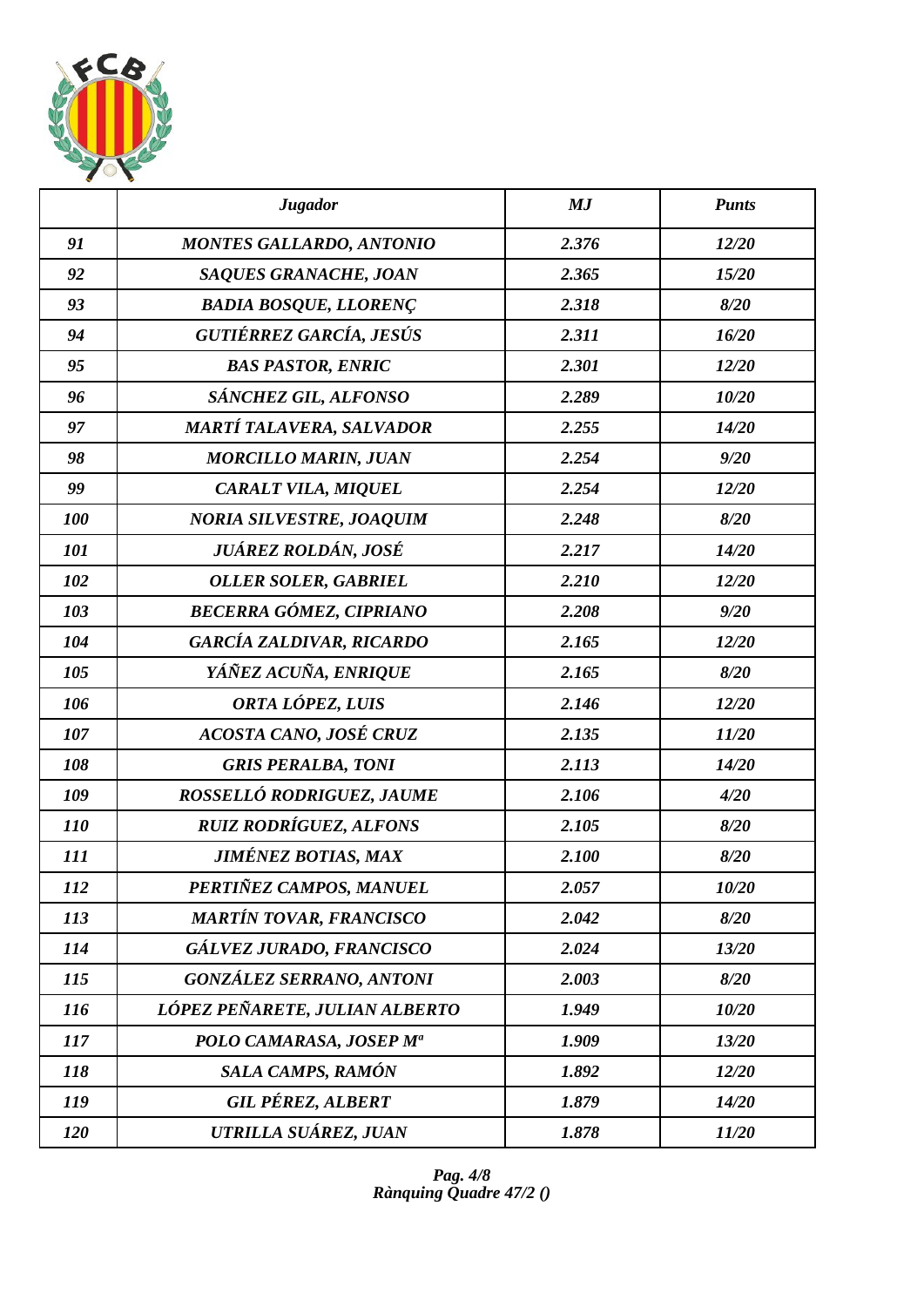

|     | <b>Jugador</b>                  | MJ    | <b>Punts</b> |
|-----|---------------------------------|-------|--------------|
| 121 | PLANAS SITJÀ, TOMÀS             | 1.871 | 4/20         |
| 122 | GARCÍA PÉREZ, JOSÉ MARIANO      | 1.861 | 8/20         |
| 123 | SEGURA MONDRIÁ, FRANCESC XAVIER | 1.840 | 8/20         |
| 124 | <b>CERVERA MUR, JORDI</b>       | 1.813 | 10/20        |
| 125 | NAVAS CORTINA, ÁNGEL            | 1.804 | 10/20        |
| 126 | <b>BOYA SOLER, LLUÍS</b>        | 1.793 | 8/20         |
| 127 | VARELA PEÑA, ANGEL M.           | 1.789 | 6/20         |
| 128 | MAYO CUBERO, JOSÉ AUGUSTO       | 1.775 | 8/20         |
| 129 | ALEMANY ROS, LEANDRO            | 1.754 | 10/20        |
| 130 | ZAPLANA HERNÁNDEZ, JOAN         | 1.745 | 9/20         |
| 131 | ALGABA CASTRO, JOSÉ             | 1.722 | 7/20         |
| 132 | RIBALTA GARGANTE, RAMÓN         | 1.713 | 14/20        |
| 133 | <b>RAULET CLOS, ESTEVE</b>      | 1.692 | 6/20         |
| 134 | <b>BAZ VERGARA, ISIDRE</b>      | 1.686 | 8/20         |
| 135 | SOLÉ MARSIÑACH, JOSEP MARIA     | 1.681 | 14/20        |
| 136 | <b>MASACHS XENA, SALVADÓ</b>    | 1.666 | 12/20        |
| 137 | FERRANDO PAPIO, RAMÓN           | 1.647 | 12/20        |
| 138 | <b>BARENYS PINILLA, MIQUEL</b>  | 1.612 | 8/20         |
| 139 | <b>GARCÍA ESPADA, ALFREDO</b>   | 1.505 | 5/20         |
| 140 | GARCÍA AGUADO, MIGUEL           | 1.504 | 4/20         |
| 141 | COSTA SALVANS, MIQUEL           | 1.502 | 10/20        |
| 142 | <b>LLOBET TRAVESET, JORDI</b>   | 1.476 | 1/20         |
| 143 | PÉREZ FERNÁNDEZ, ANTONIO        | 1.471 | 10/20        |
| 144 | ANDRÉS TARAZONA, JOAQUIM        | 1.425 | 13/20        |
| 145 | <b>RIBAS TORRES, PERE</b>       | 1.377 | 6/20         |
| 146 | IBAÑEZ APARICIO, JULIÀ          | 1.333 | 8/20         |
| 147 | LÓPEZ NAVAS, MARTÍN             | 1.304 | 4/20         |
| 148 | RAMÍREZ FLORENSA, ÓSCAR         | 1.185 | 3/20         |
| 149 | CASTILLO ALGAR, JUAN CARLOS     | 1.124 | 4/20         |
| 150 | FORNIÉS ARGILES, CÉSAR AUGUSTO  | 0.949 | 0/20         |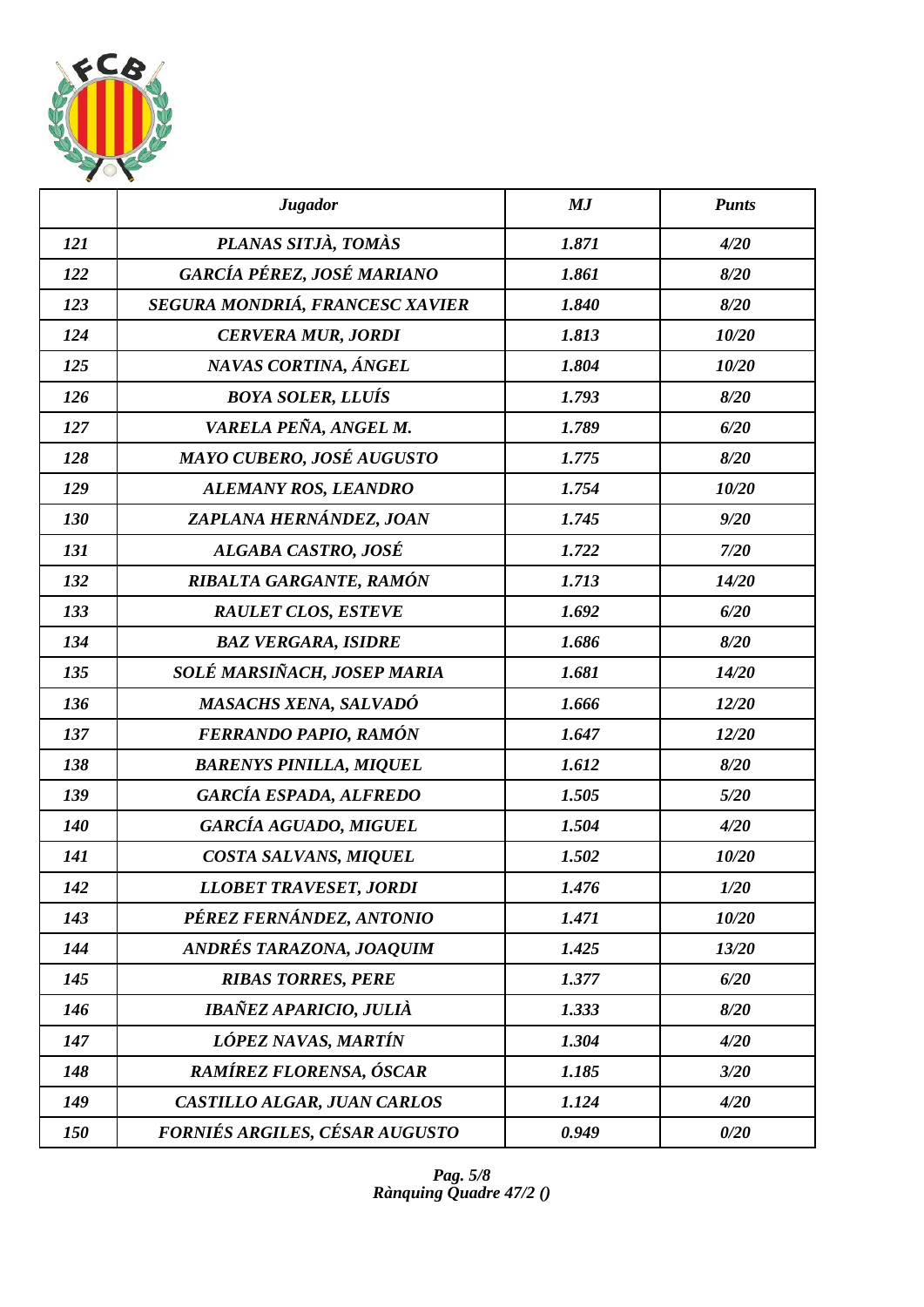

|            | <b>Jugador</b>                   | MJ     | <b>Punts</b> |
|------------|----------------------------------|--------|--------------|
| 151        | CANTERO LLORENTE, FRANCESC M.    | 0.843  | 2/20         |
| 152        | <b>BANCELLS TORNER, MANEL</b>    | 25.977 | 8/14         |
| 153        | <b>GUTIÉRREZ CASTRO, ANTONI</b>  | 12.694 | 1/8          |
| 154        | <b>MORENO CORTÉS, ARMAND</b>     | 11.102 | 12/16        |
| 155        | <b>GARRIGA COMAS, JORDI</b>      | 10.000 | 2/2          |
| 156        | MOYA GÁLVEZ, RAFAEL              | 6.559  | 4/12         |
| 157        | <b>ARNAU CANALDA, PERE</b>       | 5.887  | 4/6          |
| 158        | <b>RIUS PIQUÉ, XAVIER</b>        | 5.856  | 10/18        |
| 159        | <b>CARBONELL TRILLA, MATEU</b>   | 5.000  | 4/4          |
| 160        | <b>MINGUELL ROSSELLÓ, XAVIER</b> | 4.796  | 0/4          |
| <b>161</b> | <b>BARNOLAS PARÉS, JOAN</b>      | 3.478  | 2/2          |
| 162        | MONTAÑÉS TATO, JOSEP             | 3.462  | 0/2          |
| 163        | <b>BAUTISTA VICENTE, MIQUEL</b>  | 3.139  | 9/18         |
| 164        | LLOP RUANA, MARTÍ                | 3.125  | 4/4          |
| 165        | <b>MUÑOZ MUÑOZ, PERE</b>         | 2.788  | 10/14        |
| 166        | SALVANY REÑE, JOSÉ MARÍA         | 2.676  | 2/12         |
| 167        | <b>ESPEJO MERINO, MANUEL</b>     | 2.673  | 8/16         |
| 168        | RAMOS CLARES, FRANCISCO JAVIER   | 2.579  | 0/2          |
| 169        | HEREDIA GÓMEZ, JOSÉ              | 2.560  | 6/10         |
| 170        | VILLÉN GALLACH, JOAN             | 2.463  | 2/6          |
| 171        | <b>LABRADOR CODINA, JOSEP</b>    | 2.412  | 4/14         |
| 172        | RUIZ VÉLEZ, RAMÓN                | 2.410  | 9/18         |
| 173        | CHACÓN LÓPEZ, CARLOS J.          | 2.367  | 0/2          |
| 174        | COSTA GÁSQUEZ, SERGI             | 2.329  | 2/6          |
| 175        | PRATS PERI, IVÁN                 | 2.324  | 0/4          |
| 176        | <b>CERVERA SANS, GABRIEL</b>     | 2.288  | 0/6          |
| 177        | <b>JIMÉNEZ MANZANERO, JESÚS</b>  | 2.286  | 4/6          |
| 178        | <b>RALITA ROS, JOAN</b>          | 2.182  | 11/18        |
| 179        | <b>MARTÍ SENDRA, JORDI</b>       | 2.153  | 0/6          |
| 180        | PÉREZ CLARIANA, XAVIER           | 2.083  | 2/2          |

*Pag. 6/8 Rànquing Quadre 47/2 ()*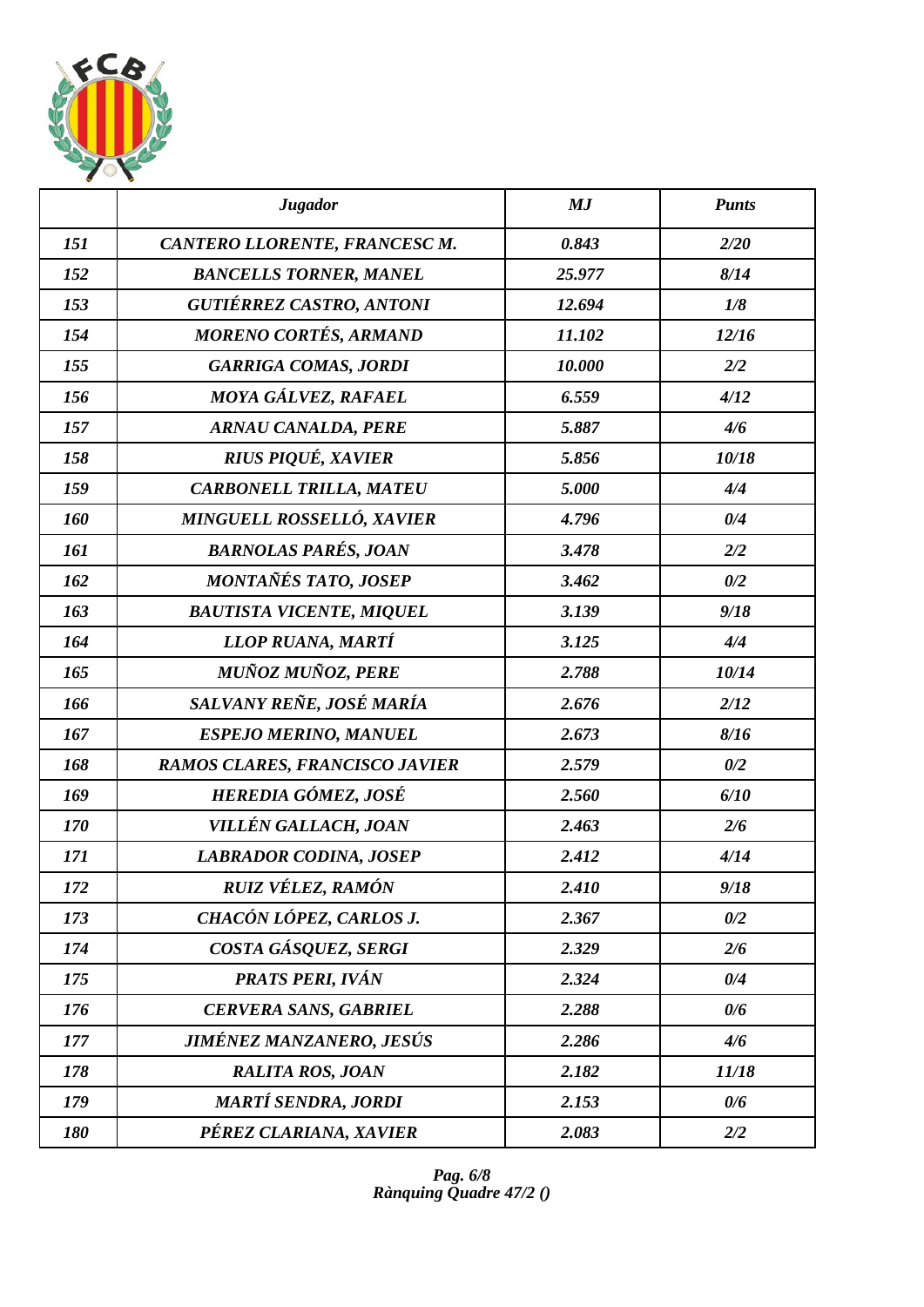

|     | <b>Jugador</b>                    | MJ    | <b>Punts</b> |
|-----|-----------------------------------|-------|--------------|
| 181 | VICARIO JIMÉNEZ, FRANCISCO        | 2.083 | 2/2          |
| 182 | TRULLÁS VERA, YURI                | 2.067 | 2/2          |
| 183 | FRADERA NOÉ, JORDI                | 2.039 | 2/4          |
| 184 | <b>MARTÍNEZ BELLMUNT, JORDI</b>   | 2.009 | 6/10         |
| 185 | GONZÁLEZ NAVARRETE, JUAN          | 2.000 | 6/14         |
| 186 | NUÉVALOS PÉREZ, CARLOS            | 1.952 | 8/12         |
| 187 | <b>MORENO MEDINA, JUAN CARLOS</b> | 1.923 | 2/2          |
| 188 | MOTA CALDERÓN, JOSÉ               | 1.875 | 4/6          |
| 189 | <b>MAJUA PERIS, JOSEP LLUIS</b>   | 1.867 | 2/2          |
| 190 | CASTAÑÉ ESCUBEYRO, JOAQUIM        | 1.833 | 0/2          |
| 191 | SANTIAGO FLORES, JUAN JOSÉ        | 1.812 | 2/6          |
| 192 | SAURÍ RABAT, JOAN                 | 1.795 | 0/4          |
| 193 | VILCHEZ VELASCO, ÁNGEL            | 1.787 | 10/16        |
| 194 | VILA CATAFAL, JUAN                | 1.728 | 4/10         |
| 195 | LA ROSA PUJOL, ELOI               | 1.692 | 0/4          |
| 196 | <b>FLORES BLAY, SERGI</b>         | 1.679 | 2/4          |
| 197 | <b>MOYA MORENO, ROSENDO</b>       | 1.650 | 0/4          |
| 198 | <b>JANES AUTONELL, RAMÓN</b>      | 1.595 | 4/6          |
| 199 | <b>GARCÍA COBOS, JOSEP</b>        | 1.588 | 0/2          |
| 200 | <b>BOSQUED TORE, DAVID</b>        | 1.583 | 4/6          |
| 201 | GARCÍA MARTÍNEZ, MANUEL           | 1.571 | 6/12         |
| 202 | FERNÁNDEZ CAMPOS, FRANCESC        | 1.547 | 4/16         |
| 203 | SERRANO FERNÁNDEZ, JORDI          | 1.480 | 0/2          |
| 204 | <b>BALLESTER VALERO, TOMÁS</b>    | 1.433 | 2/2          |
| 205 | <b>SABIO MONFORT, DANIEL</b>      | 1.362 | 0/4          |
| 206 | <b>SOLAR MOLINA, SERGIO</b>       | 1.217 | 2/4          |
| 207 | FERNÁNDEZ CALLEJÓN, ALFREDO       | 1.216 | 0/6          |
| 208 | <b>ANDRÉS AULADELL, LLUIS</b>     | 1.167 | 0/2          |
| 209 | SAÑÉ VILAREGUT, JOAQUIM           | 1.160 | 0/2          |
| 210 | LUQUE CARRILLO, PEDRO             | 1.140 | 2/6          |